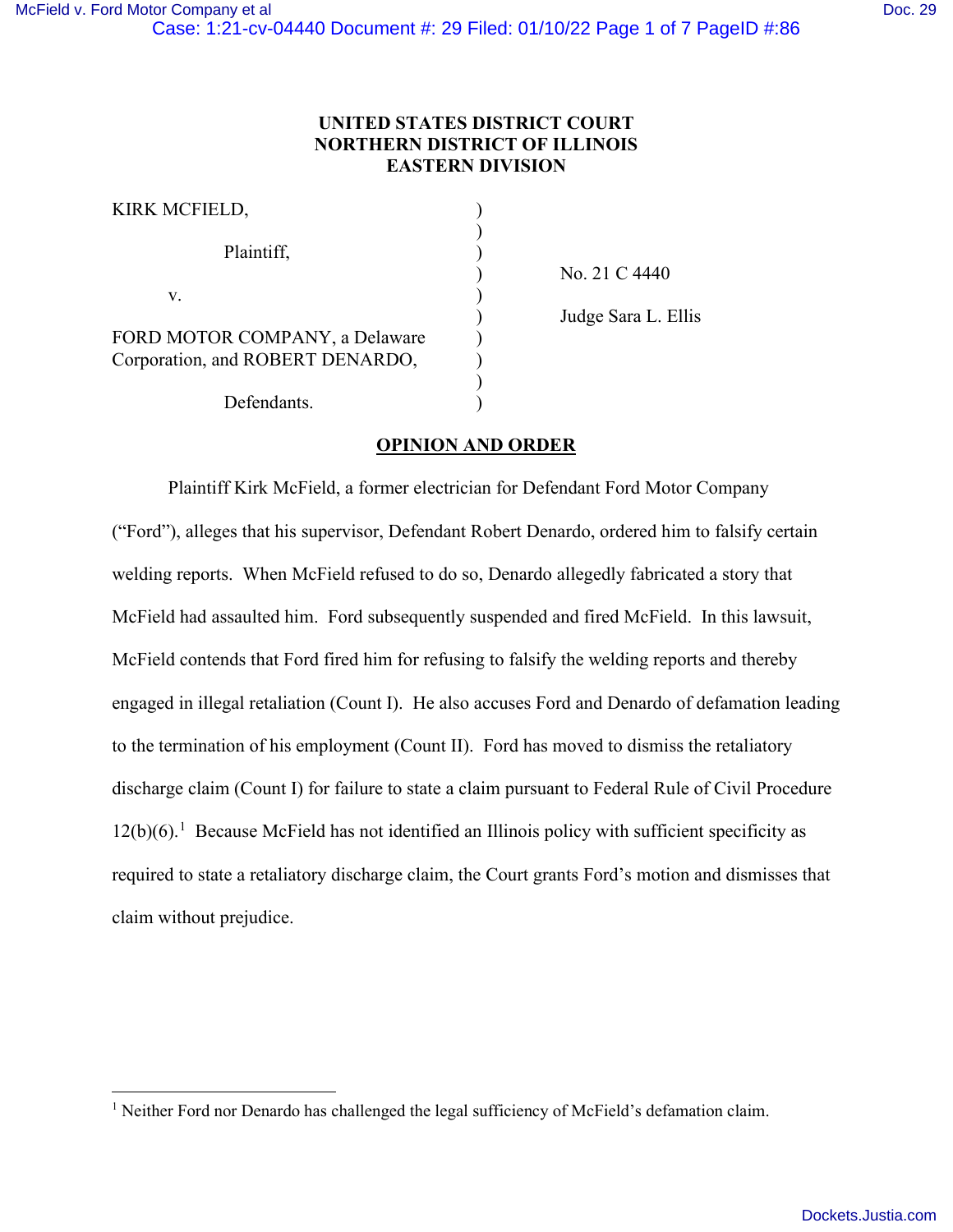#### **BACKGROUND[2](#page-1-0)**

 Ford employed McField for more than eight years as an electrician at its Chicago, Illinois assembly plant prior to his termination on November 10, 2020. About two weeks before his termination, McField's supervisor, Denardo, ordered him to falsify certain welding reports by backdating them, which would have given the incorrect impression that Denardo had reviewed them in a timely manner. "The welding reports are vital" for ensuring that Ford manufactures cars "to the appropriate safety standards." Doc. 1-1 ¶ 13. McField believes that Denardo had previously approached other electricians and asked them to falsify the reports, but they refused to comply. McField also refused to backdate the reports, and he told Denardo that he would inform human resources about the falsification order.

 However, before McField could make his report, Denardo falsely told human resources that McField had head-butted him. McField believes that Denardo lied about the assault "in order to prevent McField from reporting Denardo's misconduct." *Id.* ¶ 19. After human resources informed McField of Denardo's accusation, "McField immediately reported Denardo's instruction that he falsify the welding reports." *Id.* ¶ 20. Nevertheless, Ford suspended McField owing to Denardo's accusation, and it subsequently terminated his employment.

#### **LEGAL STANDARD**

A motion to dismiss under Rule 12(b)(6) challenges the sufficiency of the complaint, not its merits. Fed. R. Civ. P.12(b)(6); *Gibson v. City of Chicago*, 910 F.2d 1510, 1520 (7th Cir. 1990). In considering a Rule 12(b)(6) motion, the Court accepts as true all well-pleaded facts in the plaintiff's complaint and draws all reasonable inferences from those facts in the plaintiff's

<span id="page-1-0"></span><sup>&</sup>lt;sup>2</sup> The Court takes the facts in the background section from McField's complaint and presumes them to be true for the purpose of resolving Ford's motion to dismiss. *See Phillips v. Prudential Ins. Co. of Am.*, 714 F.3d 1017, 1019–20 (7th Cir. 2013).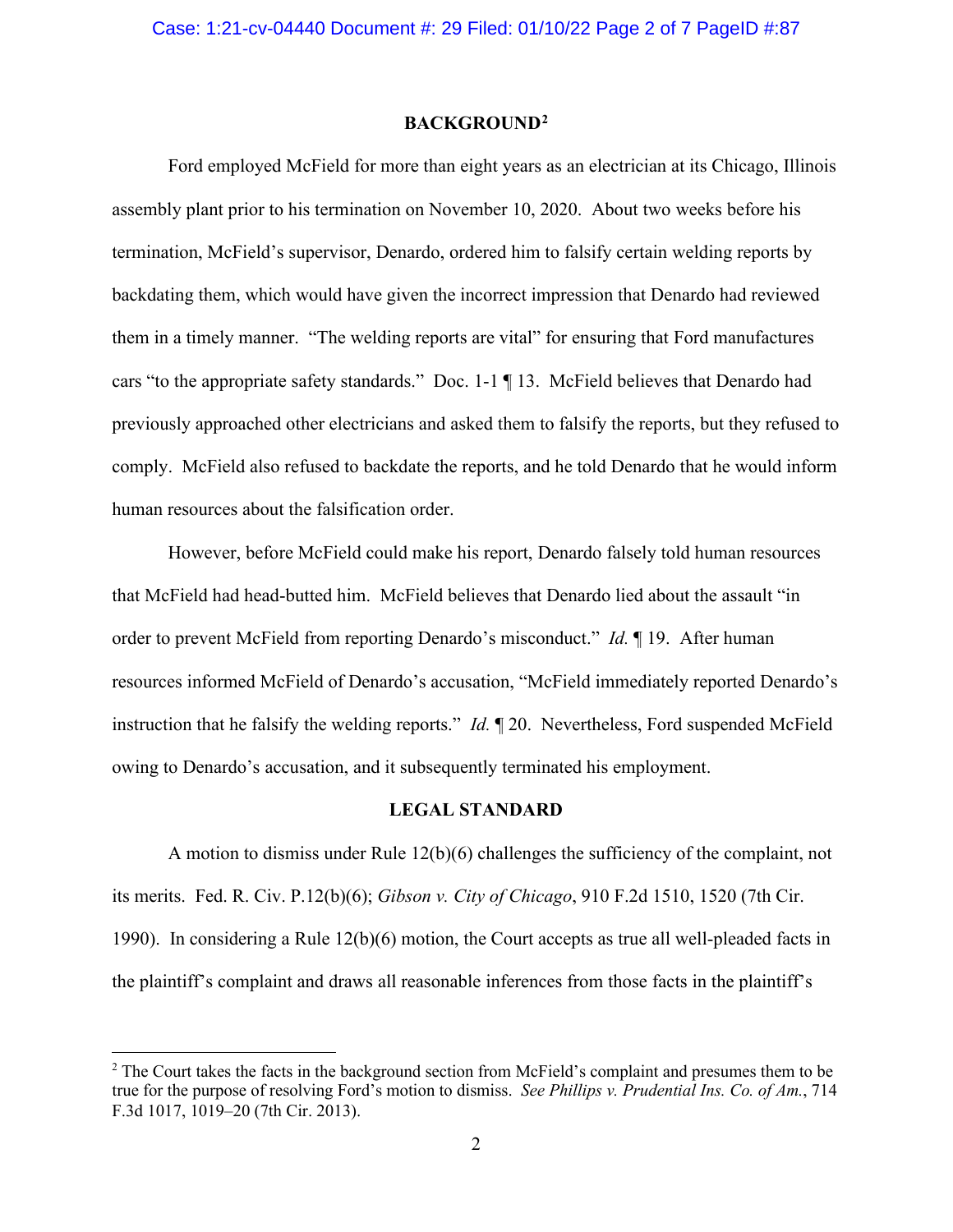### Case: 1:21-cv-04440 Document #: 29 Filed: 01/10/22 Page 3 of 7 PageID #:88

favor. *Kubiak v. City of Chicago*, 810 F.3d 476, 480–81 (7th Cir. 2016). To survive a Rule 12(b)(6) motion, the complaint must assert a facially plausible claim and provide fair notice to the defendant of the claim's basis. *Ashcroft v. Iqbal*, 556 U.S. 662, 678 (2009); *Bell Atl. Corp. v. Twombly*, 550 U.S. 544, 555 (2007); *Adams v. City of Indianapolis*, 742 F.3d 720, 728–29 (7th Cir. 2014). A claim is facially plausible "when the plaintiff pleads factual content that allows the court to draw the reasonable inference that the defendant is liable for the misconduct alleged." *Iqbal*, 556 U.S. at 678.

## **ANALYSIS**

Illinois is an "at-will" employment state, meaning that "a noncontracted employee is one who serves at the employer's will, and the employer may discharge such an employee for any reason or no reason." *Zimmerman v. Buchheit of Sparta, Inc.*, 164 Ill. 2d 29, 32 (1994). A major exception to this rule, however, is the common law tort of retaliatory discharge. *Price v. Carmack Datsun, Inc.*, 109 Ill. 2d 65, 67 (1985). Retaliatory discharge claims hold employers liable for damages when they retaliate against workers in a manner that violates a public policy of the State of Illinois. *Id.* at 67–68. The tort exists to help ensure that Illinois effectively balances "the employer's interest in operating a business efficiently and profitably, the employee's interest in earning a livelihood, and society's interest in seeing its public policies carried out." *Palmateer v. Int'l Harvester Co.*, 85 Ill. 2d 124, 129 (1981).

 "To state a valid retaliatory discharge cause of action, an employee must allege that (1) the employer discharged the employee, (2) in retaliation for the employee's activities, and (3) that the discharge violates a clear mandate of public policy." *Turner v. Mem'l Med. Ctr.*, 233 Ill. 2d 494, 500 (2009). McField's allegations that Ford fired him in retaliation for refusing to backdate Denardo's welding reports satisfy the first and second elements, and Ford does not

3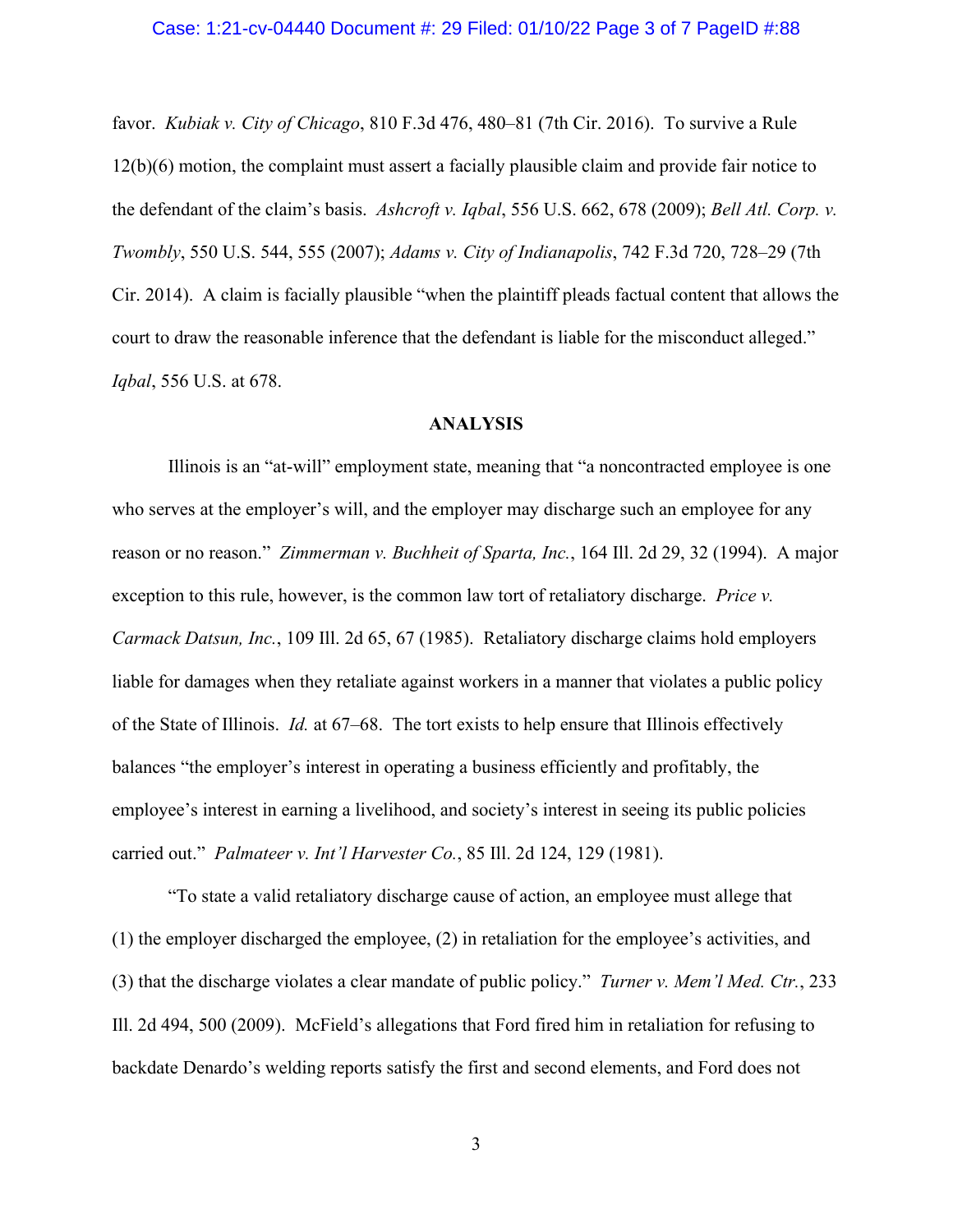## Case: 1:21-cv-04440 Document #: 29 Filed: 01/10/22 Page 4 of 7 PageID #:89

argue otherwise in its motion to dismiss. Instead, Ford argues that McField has not sufficiently alleged that his termination contravened some Illinois policy.

The third element of the tort requires a plaintiff to allege both the existence and the violation of a relevant Illinois policy. *Lyssenko v. Int'l Titanium Powder, LLC*, No. 07 C 6678, 2008 WL 4671768, at \*2 (N.D. Ill. Oct. 20, 2008). Whether the policy exists is a question of law. *Turner*, 233 Ill. 2d at 501–02. The Illinois Supreme Court has acknowledged that "no precise definition" of "clearly mandated public policy" exists. *Palmateer*, 85 Ill. 2d at 130. In general, however, a "public policy concerns what is right and just and what affects the citizens of the State collectively" and "must strike at the heart of a citizen's social rights, duties, and responsibilities before the tort will be allowed." *Id.* The source of the required policy "is to be found in the State's constitution and statutes and, when they are silent, in its judicial decisions." *Id.* Further, the alleged violation must implicate "a *specific* expression of public policy." *Turner*, 233 Ill. 2d at 503 (emphasis added) (internal quotation marks omitted). Examples of insufficiently specific allegations of public policy include: the "right to marry" a coworker; "product safety"; "promoting quality health care"; and "the Hippocratic Oath." *Id.* (citations omitted). As the *Turner* court emphasized, "[a] broad, general statement of policy is inadequate . . . . An employer should not be exposed to liability where a public policy standard is too general to provide any specific guidance or is so vague that it is subject to different interpretations." *Id.* at 502–03 (citations omitted) (internal quotation marks omitted).

In his complaint, McField asserts that his discharge "violated a clear mandate of public policy in that the welding reports ensure" adherence to automobile manufacturing standards. Doc. 1-1 ¶ 26. Falsifying welding reports could "potentially allow[] for automobiles not manufactured properly to be sold," which in turn could "adversely affect[] the health and safety

4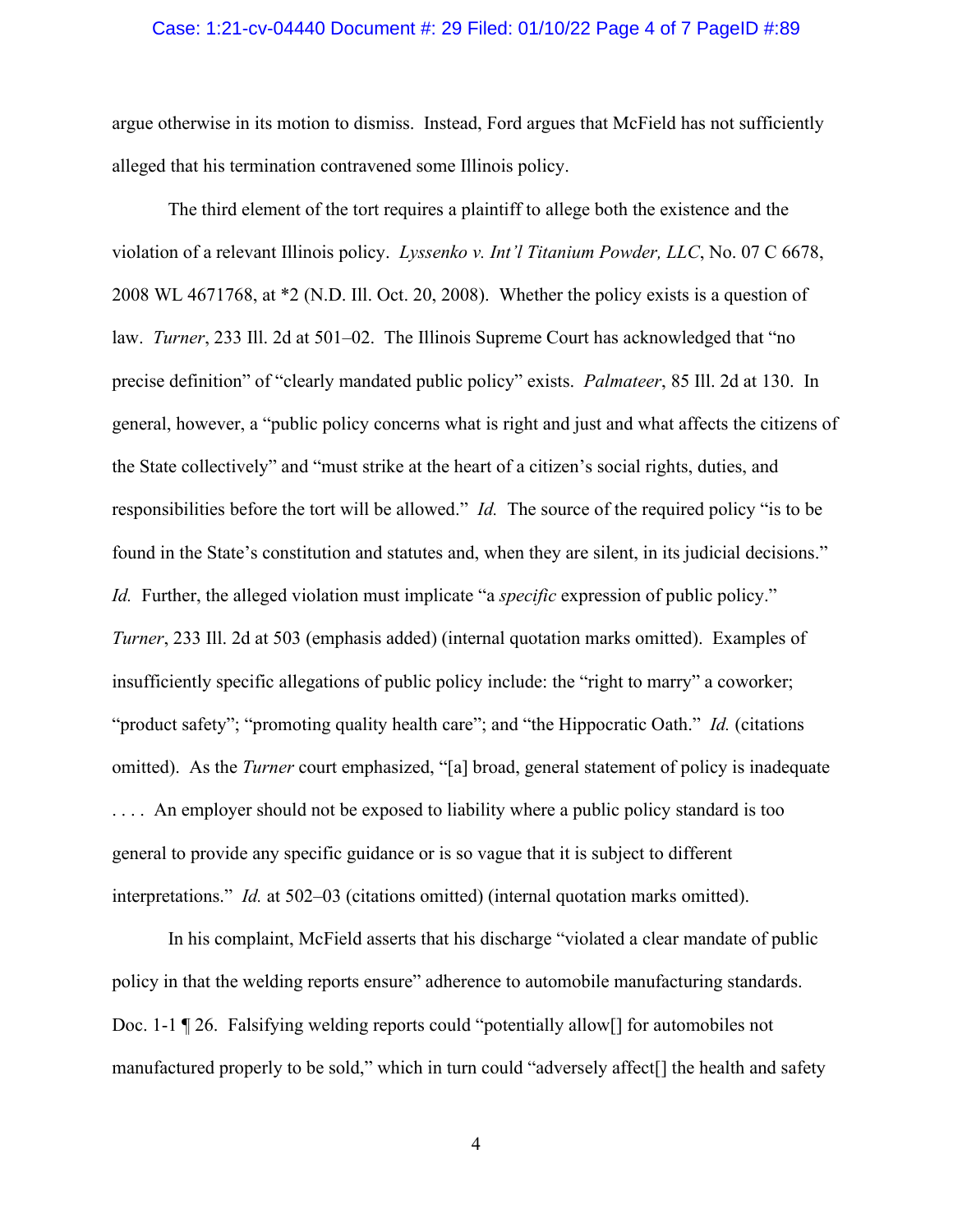## Case: 1:21-cv-04440 Document #: 29 Filed: 01/10/22 Page 5 of 7 PageID #:90

of drivers of those automobiles and others on the road." *Id.* Ford argues that this statement cannot support McField's claim because it amounts to a "mere invocation of 'safety' and 'health'" like those that courts have previously rejected. Doc. 11 at 4; *accord Turner*, 233 Ill. 2d at 508 ("the general concept of 'patient safety,' by itself," cannot constitute a "clearly mandated public policy"); *Shaffer v. Nat'l R.R. Passenger Corp.*, No. 11 C 970, 2011 WL 4916493, at \*3– 4, \*4 n.\* (N.D. Ill. Oct. 17, 2011) (grounding a retaliatory discharge claim in promotion of health and safety in the preamble to the Illinois Constitution "does not survive *Turner*"); *U.S. ex rel. Chandler v. Hektoen Inst. for Med. Rsch.*, 35 F. Supp. 2d 1078, 1082 (N.D. Ill. 1999) ("Efforts to promote health and safety, standing alone, are not enough to make out a claim for retaliatory discharge.").

 Although a plaintiff claiming retaliatory discharge need not cite a specific statute, *Stebbings v. Univ. of Chicago*, 312 Ill. App. 3d 360, 366 (2000), Ford contends that McField's complaint does not identify *any* source of law (statutory, constitutional, judicial, or otherwise) creating the required public policy. In response, McField cites the National Traffic and Motor Vehicle Safety Act, 49 U.S.C. § 30101; several Illinois statutes concerning road safety; provisions in the preamble to the Illinois Constitution affirming the State's commitment to its citizens' safety; and certain quotations from Illinois caselaw making similar assertions. Doc. 25 at 5–7. However, McField's cited constitutional provisions and caselaw quotations do not suggest the existence of a specific public policy beyond the threshold established in *Turner*. *Schaffer*, 2011 WL 4916493, at \*4 n.\*. And, as Ford correctly points out, McField's cited statutes all concern prohibitions on actions *by a driver*—e.g., speeding, 625 Ill. Comp. Stat. 5/11- 601, or drunk driving, 625 Ill. Comp. Stat. 5/11-501. Ford argues that these statutes "are, on their face, not even remotely related to welding procedures inside an automobile assembly plant,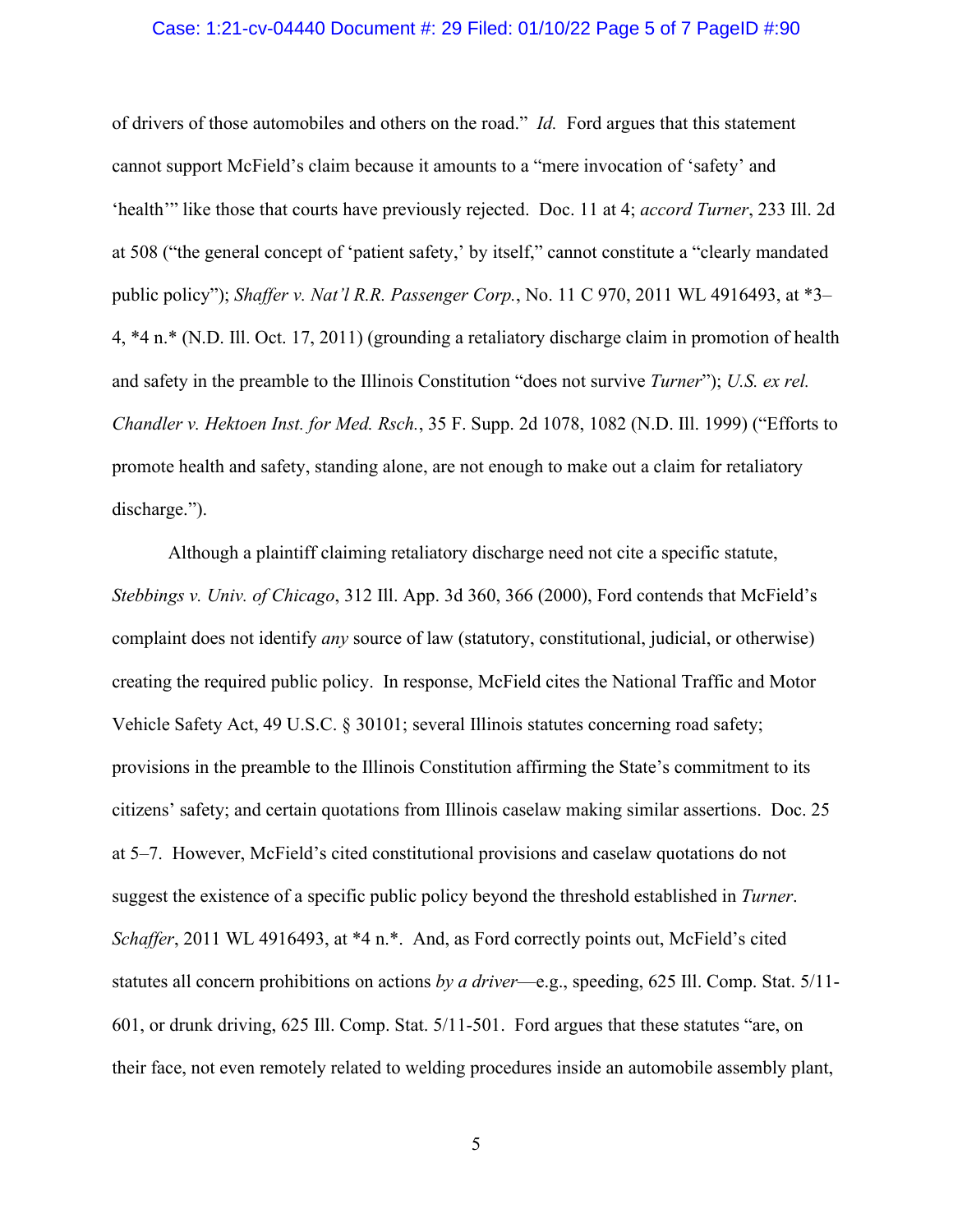## Case: 1:21-cv-04440 Document #: 29 Filed: 01/10/22 Page 6 of 7 PageID #:91

or to the assembly of cars in general." Doc. 26 at 4. The Court agrees; these statutes do not implicate the existence of a public policy related to the proper *manufacturing* of cars and so do not provide the required public policy for McField's retaliatory discharge claim. *See Shaffer*, 2011 WL 4916493, at \*4 (public policy inquiry "focuses attention on the conduct that prompted the employee's whistleblowing, and asks whether a specific statute, regulation, or judicial decision prohibits that conduct").

 That said, an allegation of a practice of falsifying welding reports related to the safety of automobiles could amount to a matter that "strike[s] at the heart of a citizen's social rights, duties, and responsibilities." *Palmateer*, 85 Ill. 2d at 130. The Court finds implausible the proposition that Illinois has no policy requiring that vehicles be mechanically safe. Indeed, certain statutes seem to indicate that such a policy exists. *See, e.g.*, 625 Ill. Comp. Stat. 5/12-101 ("It is unlawful for any person to drive . . . any vehicle or combination of vehicles which is in such unsafe condition as to endanger any person or property[.]"). Other sources of law may indicate even more clearly that manufacturing cars unsafely violates Illinois public policy. But because McField has not sufficiently identified a clearly mandated public policy that Ford violated, the Court grants Ford's motion to dismiss the claim. McField may file an amended complaint if he can identify with greater specificity the existence and source of the public policy that Ford has allegedly violated.<sup>[3](#page-5-0)</sup>

<span id="page-5-0"></span><sup>&</sup>lt;sup>3</sup> Because the Court finds that McField has not identified a public policy with sufficient specificity, it does not reach the question of whether McField has sufficiently alleged a violation of that policy.